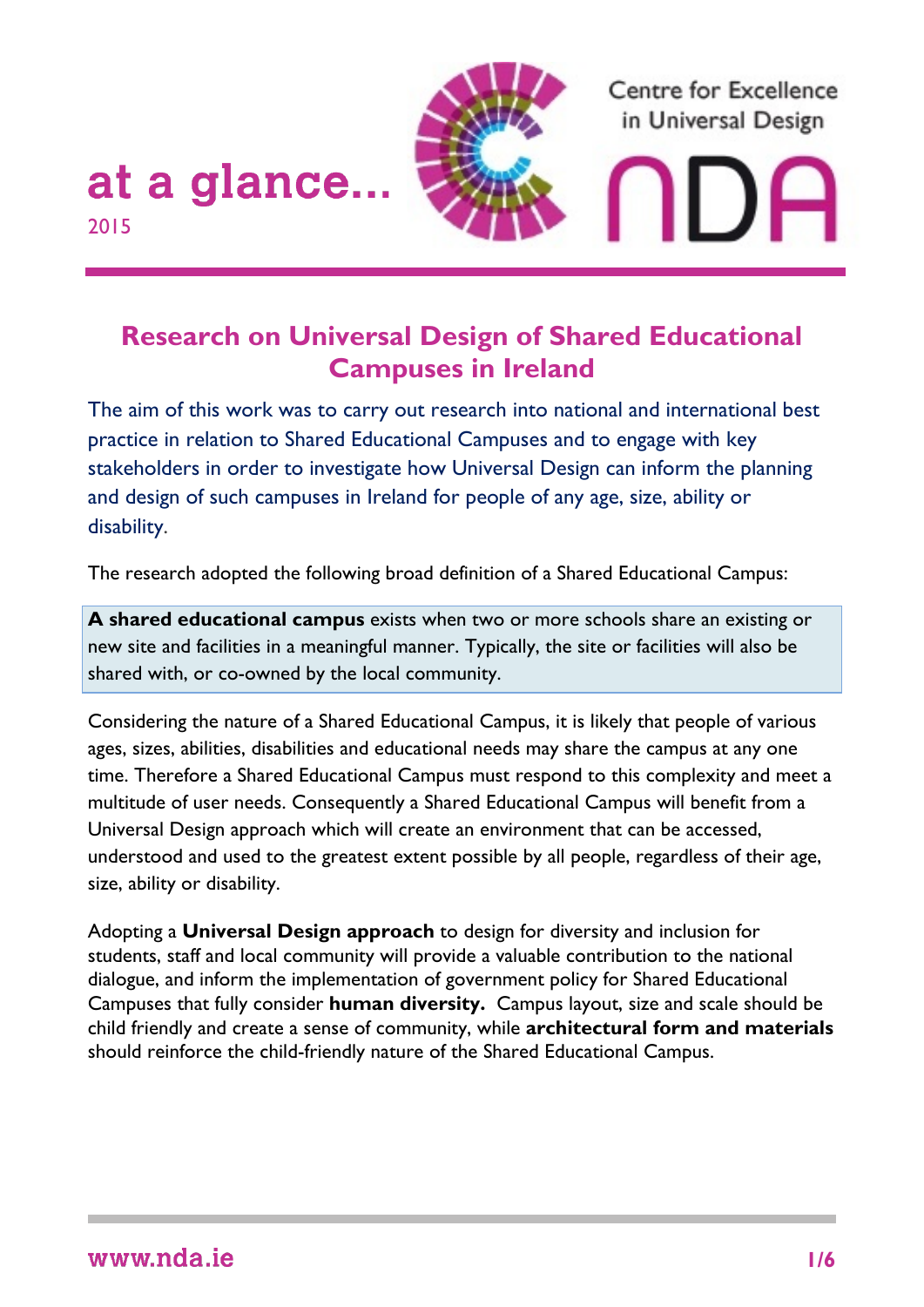

# **Highlights from the research**

Internationally the concept of sharing educational facilities on one campus is gaining momentum. Findings from the literature review, stakeholder engagement and case studies reveal many advantages in Shared Educational Campuses for the diversity of users including greater integration across age groups, and between mainstream and special educational needs. There are also efficiencies achieved through the integration of various educational and community facilities on one site.

A Shared Educational Campus should be centrally located and well integrated within the community it serves. Local context and community needs should be carefully considered before a Shared Educational Campus approach is adopted. Bringing together different educational or social communities on one campus has challenges and it will require new management structures, which must be carefully considered in the planning and design process of a Shared Educational Campus.

The Universal Design process should be used to frame an integrated response to the above issues in terms of strategic planning at the national/regional level, master planning at the community level, and the design of specific site features at the campus/school level. Part of this process is the full engagement of key stakeholders from across all sectors of the community in the long term strategic and integrated planning and design phases.

# **Background**

In Ireland 'The Programme for Government 2011-2016' promotes the Shared Educational Campus approach in areas of demographic growth. The 'Fingal Schools Model' provides an integrated strategy for the delivery of enhanced education and community facilities. Beyond these specific models there are many existing and recently completed school sites which combine a number of schools and often provide the community with facilities such as a sports hall or rooms for evening classes.

Internationally, Northern Ireland has seen the establishment of Shared Educational Campuses and there is a proposal to build a further ten Shared Educational Campuses. In the UK, the Department for Education and Skills has developed a model where primary and secondary schools are funded to provide extracurricular services to students and the wider community. In the USA, the Full Service Community Schools programme combine after school services, real world learning opportunities, early childhood education, and health services for children and adults in the community. Also in the USA, multiplex Schools or co-located educational facilities involve a number of smaller schools sharing a site where each school is operated independently and has its own principal and staff.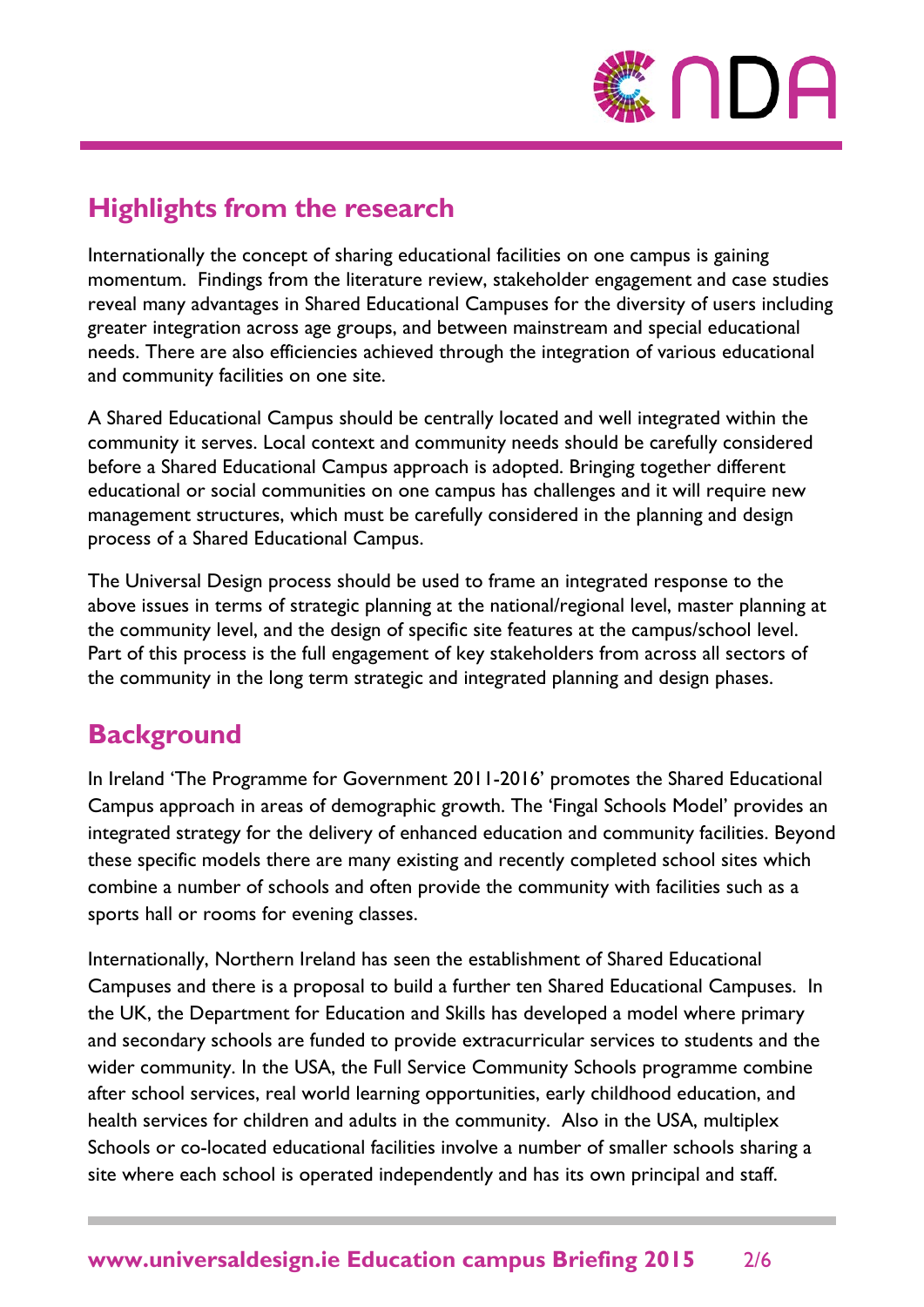

# **A summary of the key findings and recommendations**

Following a review of international and national literature, stakeholder interviews, workshops, and the examination of various case studies, 7 key themes were drawn out from the research process. These themes were organised in a sequence that progress towards, provide objectives for, and underpin the seventh and final theme titled 'Universal Design & key spatial and physical dimensions of a Shared Educational Campus'. This last theme outlines the main planning issues and a range of practical design features that should be examined as part of a Universal Design Shared Educational Campus.

# **7 Key themes from the Research.**

**This diagram shows the 7 Key Themes from the Research. Further information on the Key Themes is shown on the next page.**

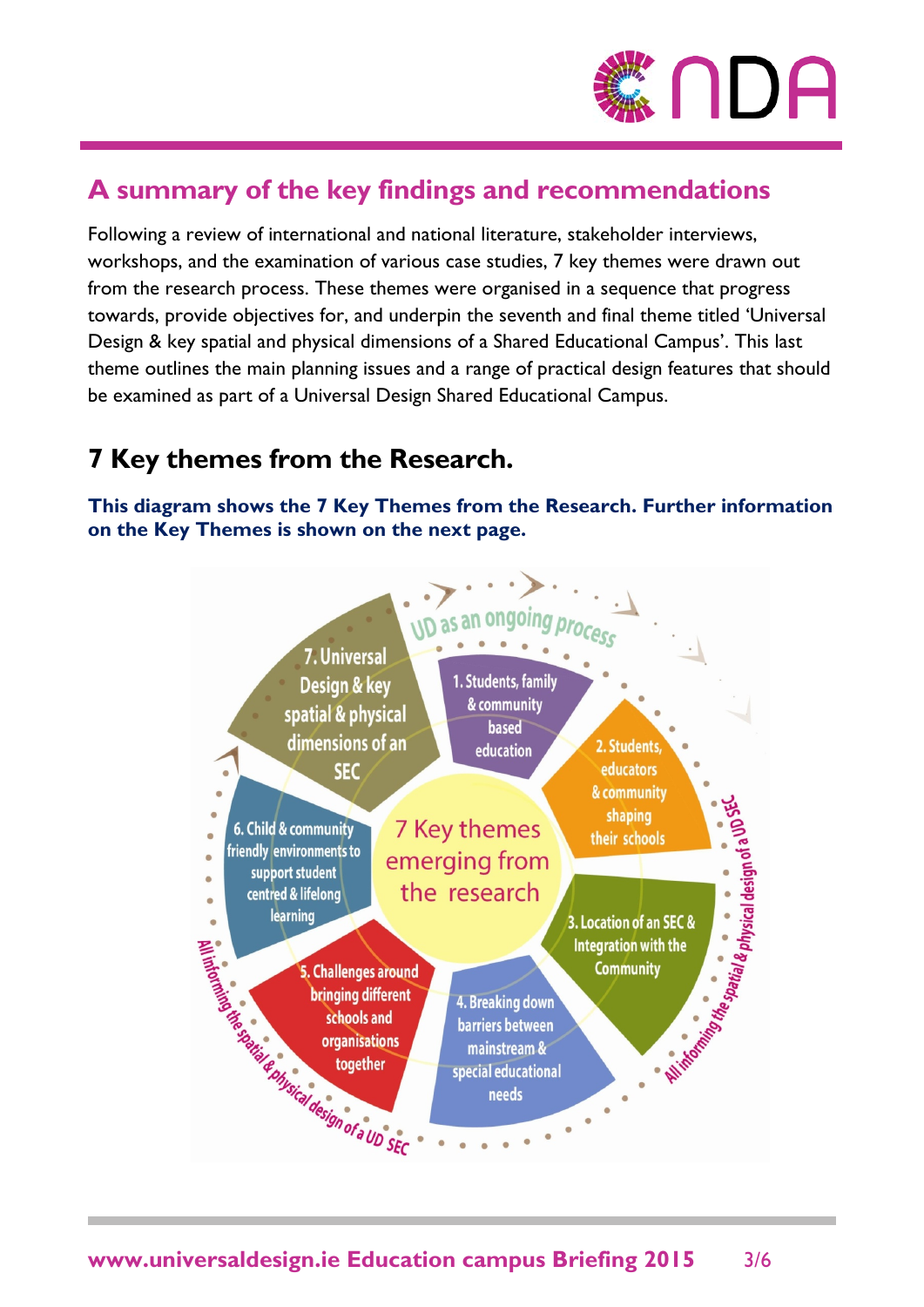

#### **Summary of Key Findings & Recommendations**

For student, family and community-based educational provision, schools should first and foremost serve the **best interest of the child, the family and the community**, while facilitating age-appropriate, student-centred and lifelong education that is an extension of the home and a preparation for life.

It is recommended to use the **Universal Design** process as a participatory framework for stakeholder engagement including a **'briefing process'** to provide a structured approach to ensuring that key school and community needs and preferences are identified and integrated with each other. Stakeholder participation throughout the planning and design process includes specific roles for community forums, student, parent, staff and design champions.

The **geographical location** of a Shared Educational Campus in relation to the catchment area is critical to its success. Generally it should be located centrally within the community to ensure community integration and ease of access for pedestrians, cyclists and public transport. **Discussion and agreement with the local community** is required about where to locate schools and how best to integrate them into the community in a meaningful and sustainable way. The benefits of locating schools within a compact, mixeduse and diverse community, in terms of residential lifecycle and the associated lifecycle of schools, must be considered. Consideration can be given for the Shared Educational Campus to provide facilities that are lacking in the community, while at the same time utilising community services or resources for educational purposes.

At a **local authority level**, suitably located sites with appropriate site conditions should be identified as a development priority. All relevant school location guidance pertaining to local authority **Development Plans**, **Local Area Plans,** or those contained within the various national urban design or planning guidelines, should be fully implemented. If necessary, additional measures should be put in place to enforce these policies.

**To break down barriers** between mainstream and special educational needs, both schools should be located on the one campus, or in close proximity, to encourage greater integration.

This would be enhanced by an **overall management structure** with a shared vision and objectives for the campus to ensure the maximisation of key resources and provide shared play and social spaces.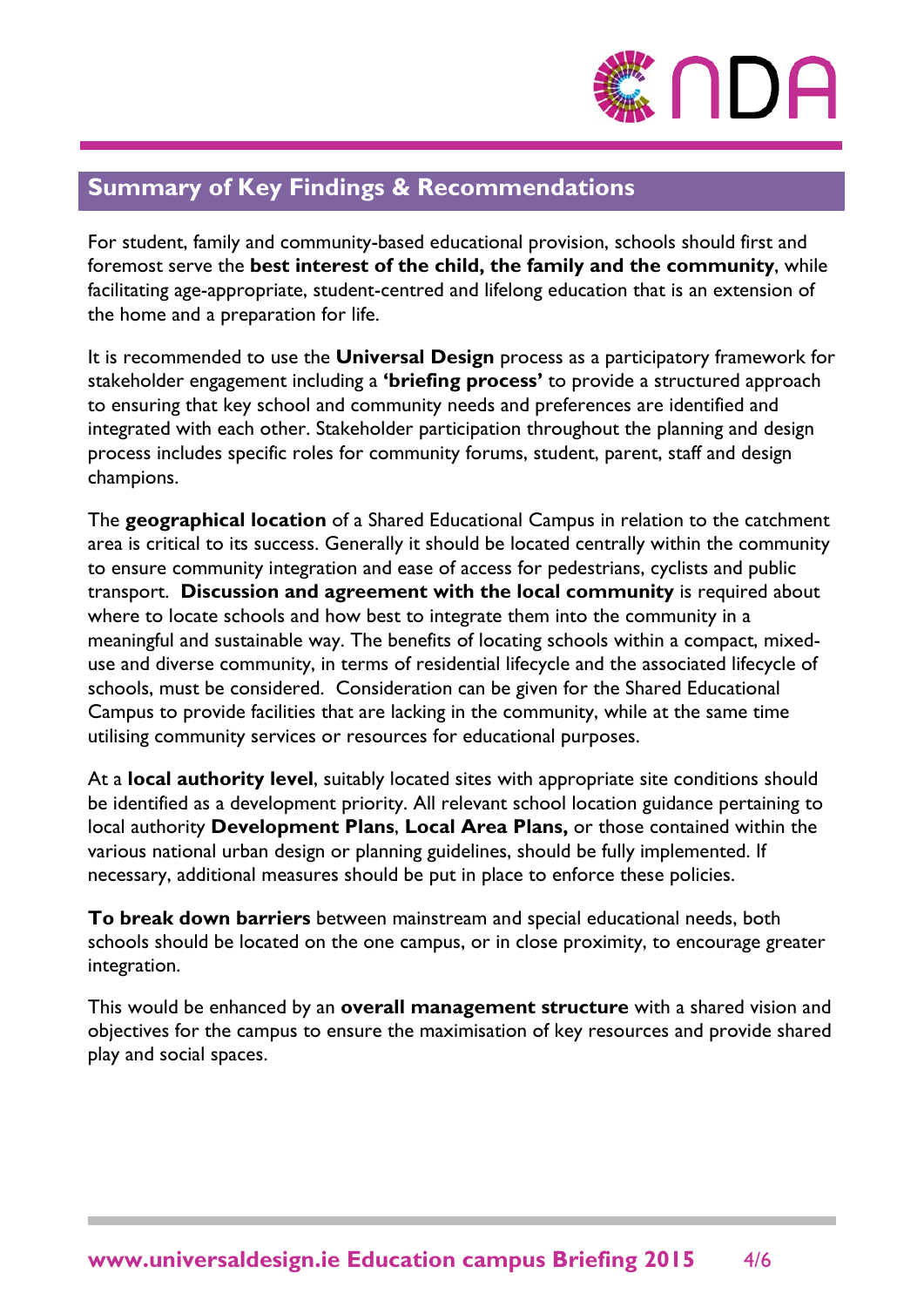

It must be recognised that there will be challenges around **bringing different schools & organisations together,** and around the introduction of new management structures. There will also the challenges around different age groups sharing facilities. It will be important to identify **appropriate new structures** for overall campus management and integration, while maintaining individual school identity and autonomy. **Legislation** around litigation, liability, and insurance issues that impact on a child's freedom in terms of physical activity and natural play should be examined.

#### **In summary**

This research has shown the benefits of considering the planning and design of a Shared Educational Campus at national and regional levels. It should also be considered at the community and campus /school level to include access, understanding and usability for all people regardless of their age, size ability or disability. Critical to its success will be an appropriate location with access for the entire community. The campus approach, boundary conditions and entry points should encourage integration with the community, whilst a balance must be struck between security and safety, and community integration.

Universal Design planning and design should be considered in relation to campus size, campus layout, key external spaces and architectural design. The research shows the benefits of providing shared external spaces between mainstream and special schools on the campus in helping to break down barriers and enable greater integration. Dedicated, carefully designed spaces must be provided for the inclusion of specific users, and to ensure that moving around the campus is easy for all people. This can be achieved by providing circulation routes that are accessible, easily understood and usable regardless of age, size, ability or disability. An integrated approach to Information and Communications Technology (ICT) is essential, and in terms of sustainable design, using the economy of scale associated with the Shared Educational Campus approach will help to fully exploit sustainable energy technologies.

The study also supports the development of national Universal Design guidelines for the planning and design of Shared Educational Campuses in Ireland that may form part of the Department of Education and Skills School Design Guidance documents. The Universal Design guidance should refer to issues such as: stakeholder participation and the briefing process; suitable site, sustainable location and site conditions; community access; approach, boundary conditions and entry/exit; campus size, layout and design of external spaces; campus circulation; ICT; and sustainable design.